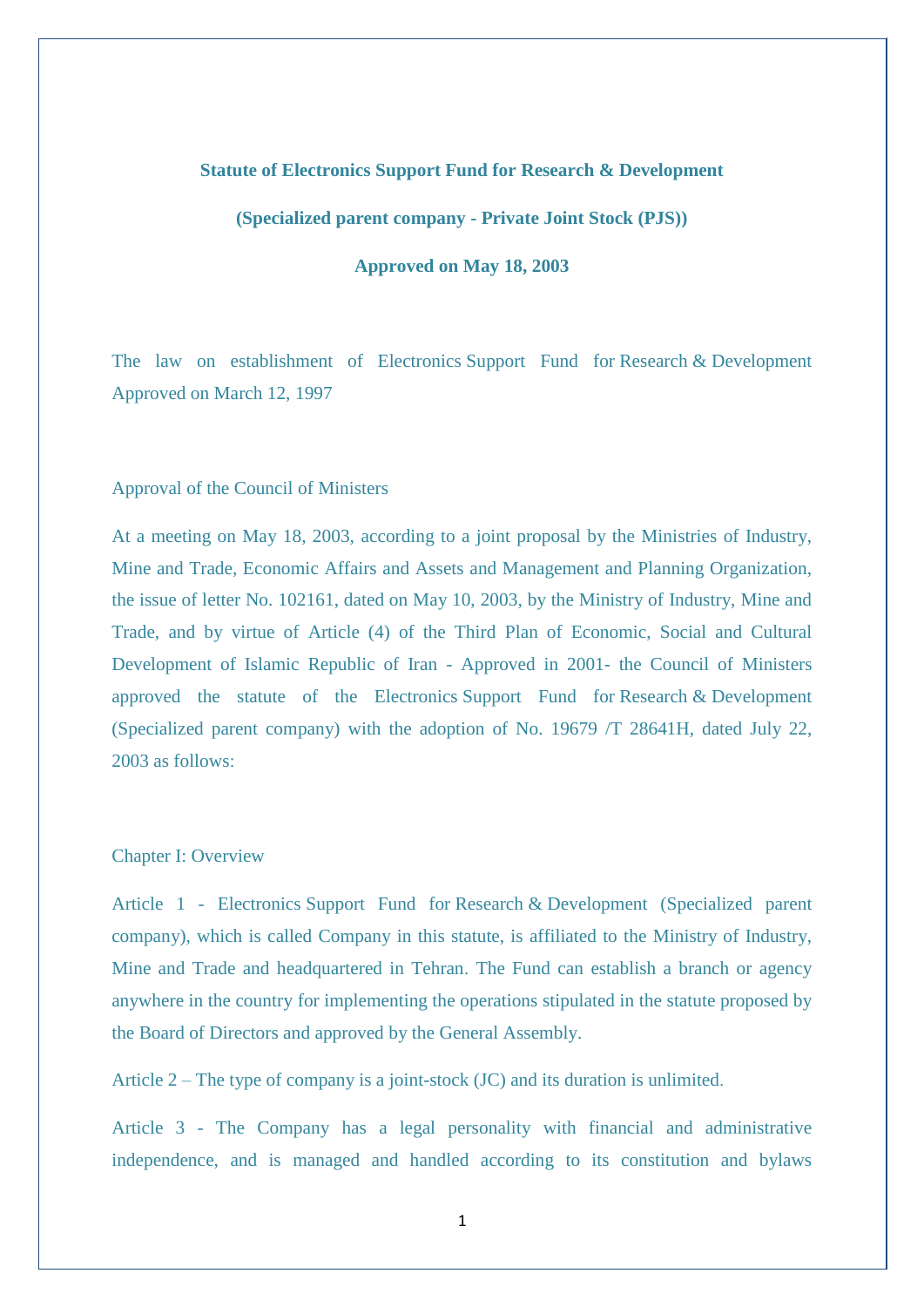commercially, and would be subject to law of focused issues of industry and mines and the establishment of Ministry of Industries and Mines - approved in 2001.

## Chapter II - Duties, powers and capital of the Company

Article 4 - The subject of the company includes venture capital and services expertise, issuance of guarantee and financial and credit support for the research and development of electronic industry in the private sector and cooperatives as facilities or awarding grants to natural or legal persons in the following areas:

- 1. Purchase, transfer, attraction and development of advanced technologies
- 2. Studies and research, including fundamental, applied and development studies
- 3. Short-term specialized trainings
- 4. Engineering and design services
- 5. Semi-industrial and large-scale manufacturing and service-providing projects
- 6. Participation in domestic and international tenders, conferences and exhibitions
- 7. Preparing the grounds for information-providing, compilation, accumulation and dissemination of technical knowledge
- 8. Expanding international economic and technical cooperation and export promotion
- 9. Attracting domestic and foreign investments

Note – The electronics industries refer to communication and computer industries, automation, optical electronics, electronic components, consumer electronics and applied electronics ranging from software and hardware.

Article 5 - The Company's capital consists of the sum of five hundred billion Riyals (500 billion riyals), which is divided into one million 500,000 Rials shares in name, and the all is state-owned.

Note 1 - The Company's shares are not transferable.

Note 2 - Capital increase is done with proposal by the Board of Directors and extraordinary General Assembly approved by the Council of Ministers.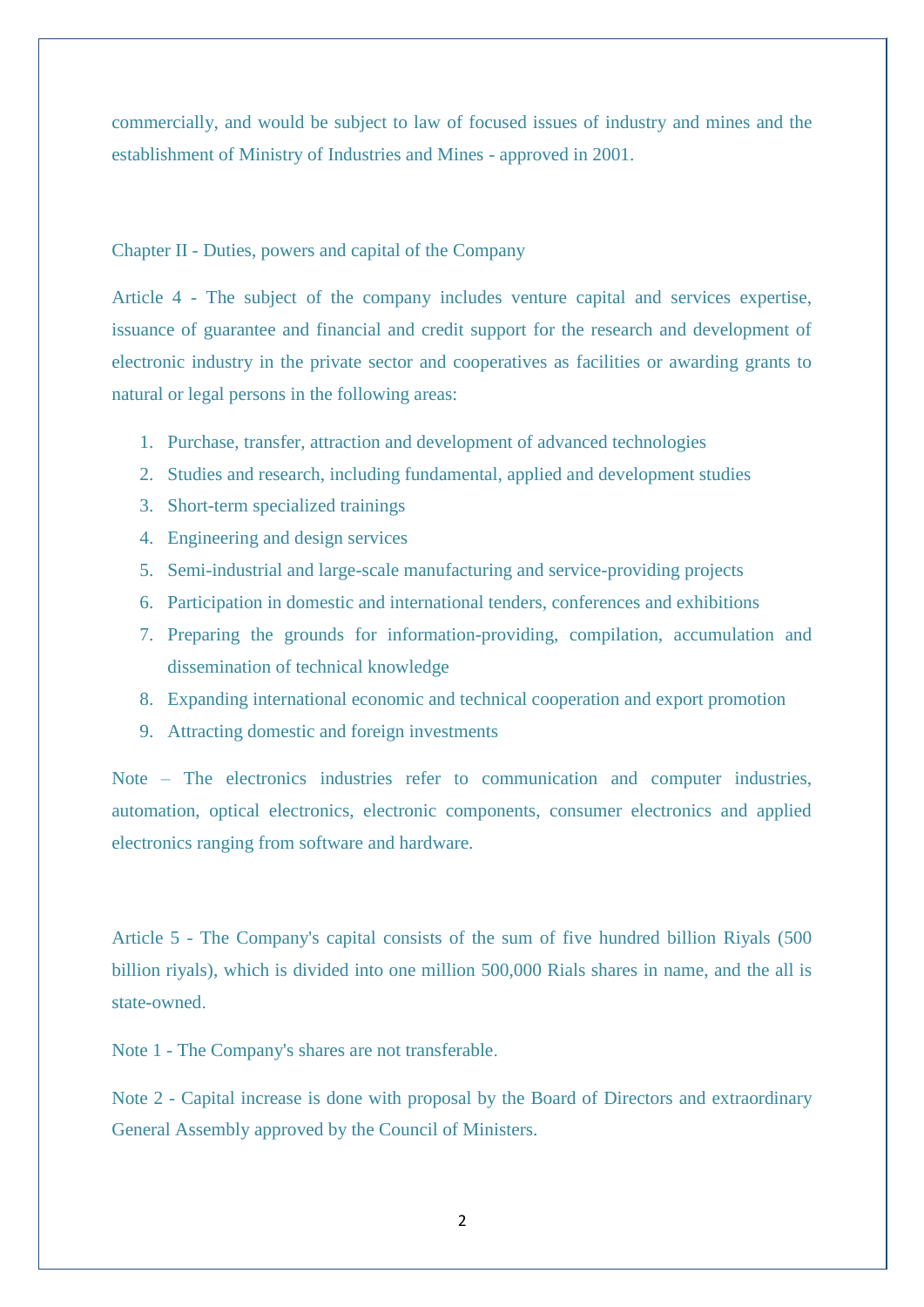Chapter III – Company's organs

Article 6 - The Company has the following organs:

- A General Assembly
- B Board of Directors
- C Auditor and Inspector

Article 7 - The General Assembly of the Fund consists of the Ministers of Industry, Mine and Trade (President of the General Assembly), ICT, Economic Affairs and Assets, Science, Research and Technology, Defense and Armed Forces Logistics, Energy and the President of the Management and Planning Organization.

Note 1 - The Minister of Industry, Mine and Trade is the President of the General Assembly.

Note 2 - The General Assembly will recognize by the presence of at least 4 members, and its decisions by majority vote of the General Assembly members will be binding.

Article 8 – The General Assembly is normally held at least twice a year; once in the first half of the year for consideration and making decisions on the Financial Statements of the last year, and once in the second half of the year to investigate and make decision on the budget and plans of the next year at the invitation of the President of the General Assembly or by request of the chairman of the board of directors or the inspector. The meeting will continue until making decisions about the issues listed on the agenda.

Article 9 – The written invitations to the convening of the General Assembly should be sent to the members of the General Assembly with mentioned the date and place and the agenda at least 10 days before the meeting along with the attached relevant documents.

Article 10 - The duties and powers of the General Assembly are as follows:

1. Addressing and making decisions on the annual operations report of the Board of Directors and Company's financial statements according to the reports by the independent auditor and inspector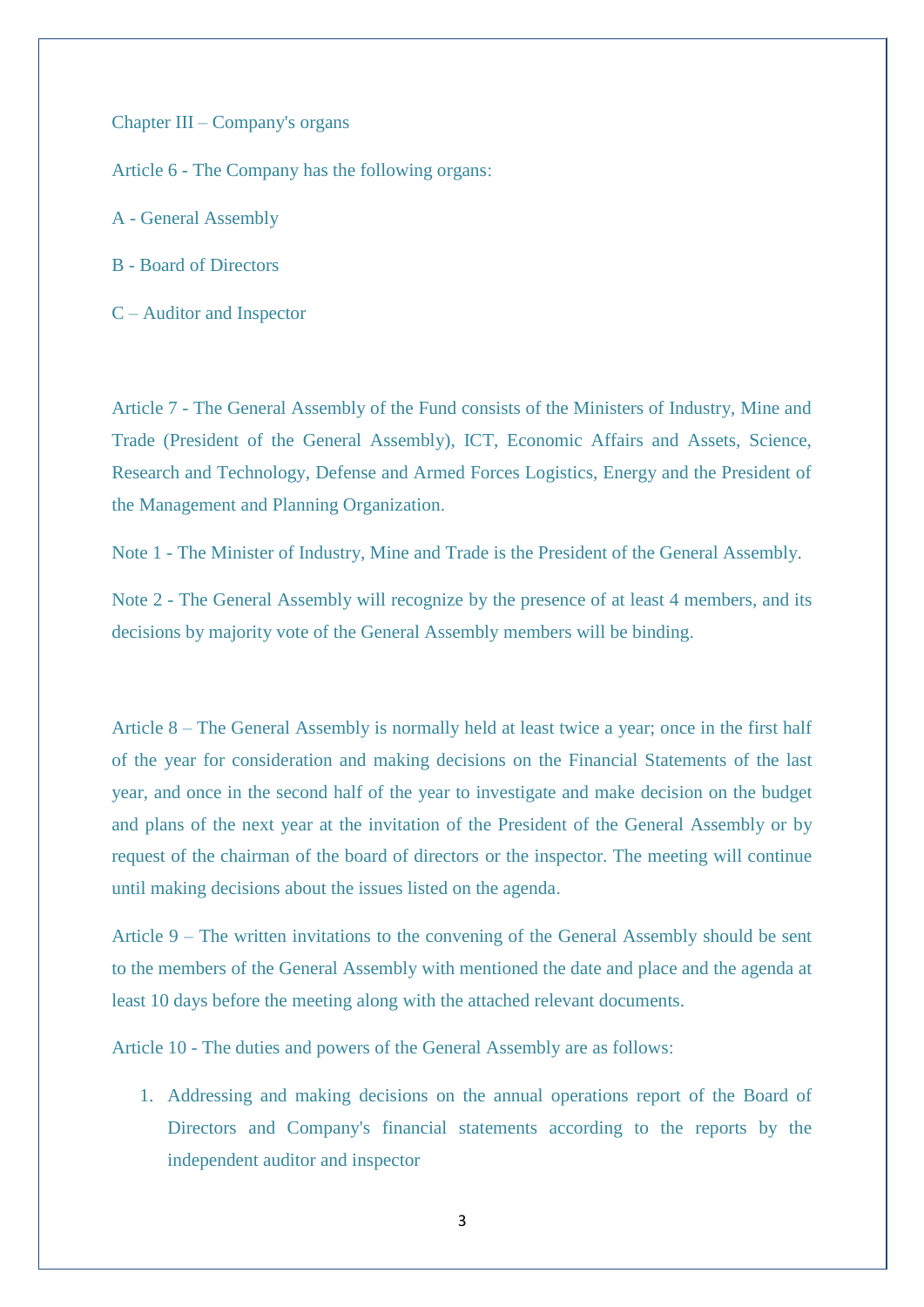- 2. Considering and approval of the Company's annual plan and budget general policies
- 3. Review and approval of the Company's overall policy
- 4. Setting the bylaws on investment, financial, employment and company's deals and trade and the process of awarding grants and loans by the Board of Directors proposal and providing to the Council of Ministers for approval
- 5. Election the members of the Board of Directors
- 6. Making decision to appoint and dismiss the independent auditor and legal inspector
- 7. Changing and reforming the statute to be presented to the Council of Ministers as well as taking decision on the increase and decrease in capital amount of the company and proposals to the Council of Ministers for approval
- 8. Making decisions about doubtful receivables and not-receivable loans
- 9. Determining the widely circulated newspaper to register the Company's ads
- 10. Determining the remuneration and reward of the Company's board members, in the case of remuneration, within the limits prescribed by the Council of salary and wage, and in case of bonus in accordance with the quorum stipulated in Article (241) amended the Commercial Code
- 11. Adoption of policies related to the support of research and development of electronic industry
- 12. Making decision on any other issue raised by the General Assembly President or the Company's Board of Directors, which addressing occurs within the competence of the General Assembly according to the law or the statute

Article 11 – The members of the company Board of Directors consists of five executive members, one of which is elected by the board of directors as the chairman. The board of directors elect a person from themselves or outside of the board as the CEO. The company's members of the board are appointed from highly educated people with records of management for two years, and their re-election is permitted.

Note 1 - The Company's CEO and board members, in addition to comply with the law on prohibiting the intervention of ministers and MPs and staff in national and state dealsadopted in 1959- are not allowed to directly or indirectly participate in the company's trading and deals.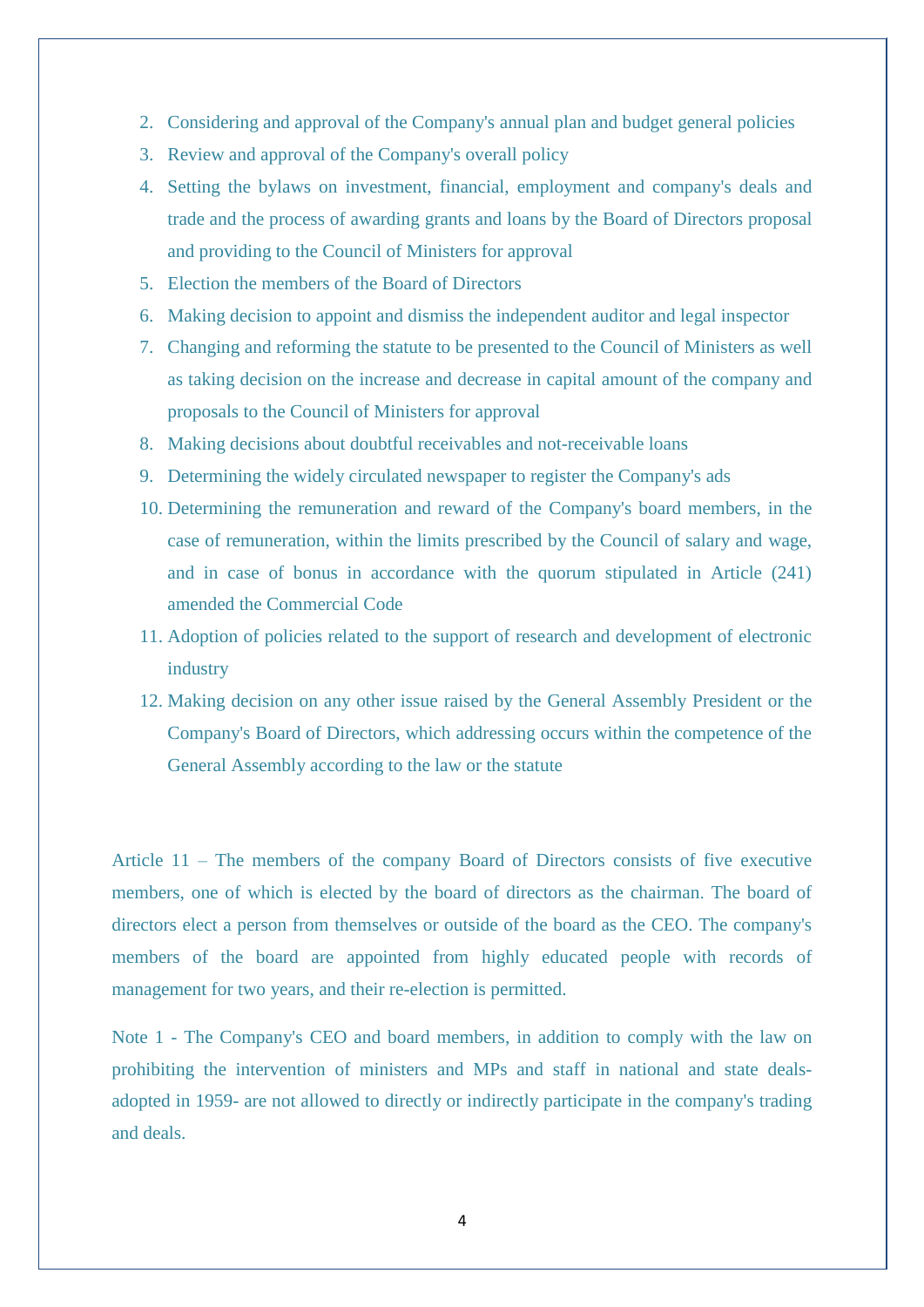Note 2 – The members of the board of directors are not allowed to accept any position (bound and non-executive) in other specialized holding companies and their subsidiaries.

Article 12 - Functions and Powers of the Board of Directors are as follows:

- 1. Follow-up of approved programs and projects by the company's target range
- 2. Implementation of the resolutions and decisions of the company's General Assembly
- 3. Review, preparation and setting the company's detailed budget and plan to be presented to the General Assembly for approval and supervision of the execution of the approved budget and program
- 4. Evaluation and approval of the Board of Directors annual operations report and company's financial statements for submission to the independent auditor and legal inspector
- 5. Preparation and developing investment, financial, trading, and employment bylaws and the process of awarding grants and loans to propose to the General Assembly for approval
- 6. Preparation of the company formation and structure and proving it to the Management and Planning Organization for approval
- 7. Making decision on the contracts that must be approved by the Board of Directors according to the company's internal regulations
- 8. Referral of the under dispute claims to arbitration as well as offering peace on claims to the General Assembly in compliance with Article Thirty-Nine constitution of the Islamic Republic of Iran
- 9. Approval of internal regulations and operating instructions and submission them to the General Assembly for approval
- 10. Proposal regarding internal and external borrowing and use of the facilities of banks and non-bank credit institutions and other needed methods of financing to the General Assembly
- 11. Considering the proposals on the establishment of branches or representatives of the company for decision-making and submission to the General Assembly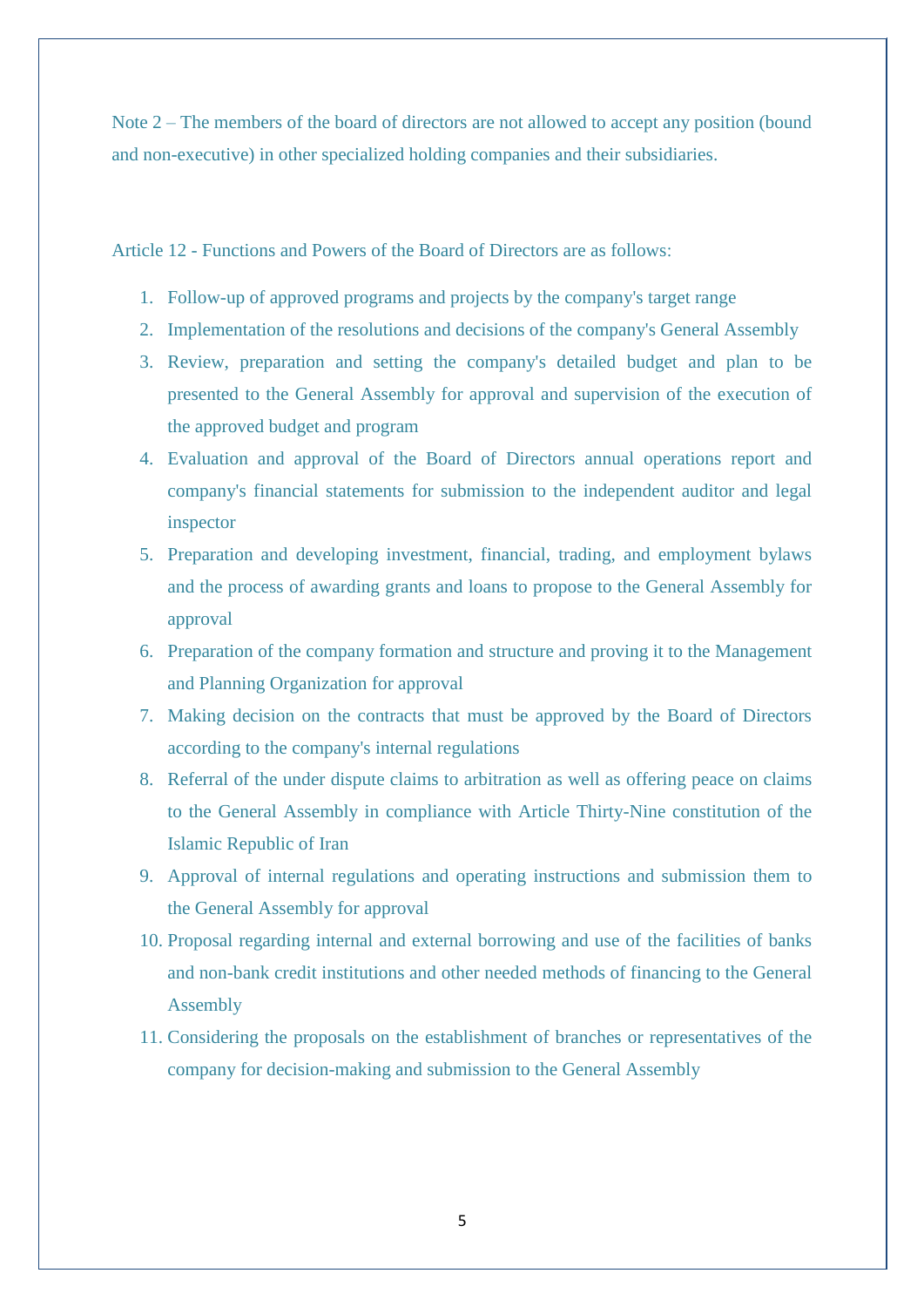Article 13 – The CEO is the highest executive authority in the company that shall be elected by the Board of Directors, who has the necessary authorities to do all the company's affairs within the framework of the approved budget and program, statute and bylaws related to the General Assembly resolutions and decisions of the Board of Directors. He will also have the following duties and authorities:

- 1. Implementation of the resolutions and decisions of the General Assembly and the Board of Directors and performing all administrative and executive affair of the company within the approved budget
- 2. Provision and procurement for performing the approved programs
- 3. Designing and planning for the Company's approved programs
- 4. The company's representatives in judicial and administrative authorities and also against other natural and legal persons with the right behalf of others
- 5. Addressing and deciding on all administrative, training, employment and layoffs of the employees according to the company's internal regulations
- 6. Preparing and setting of financial statements and annual performance reports of the company
- 7. Plan a lawsuit against natural and legal persons and governmental and nongovernmental institutions and companies in cases of necessity and defending all claims brought against the company and making mutual lawsuits, third party intervention, and defending the mutual claims in all bodies
- 8. Performing other tasks necessary to advance the company's goals

Note - The CEO can delegate part of his authorities by written notice to each member of the board of directors or other senior executives by his recognition and responsibility.

Article 14 - The members of the General Assembly, in case of not using the Audit Organization, shall select one or more people annually from the official accountants as auditor and inspector for the period of one year.

The auditor shall comment on the accuracy of financial statements prepared by the managers for submission to the General Assembly as well as on the accuracy of the information and content provided by the managers to the General Assembly, and needs to submit a comprehensive report on the situation of the company to the usual General Assembly. The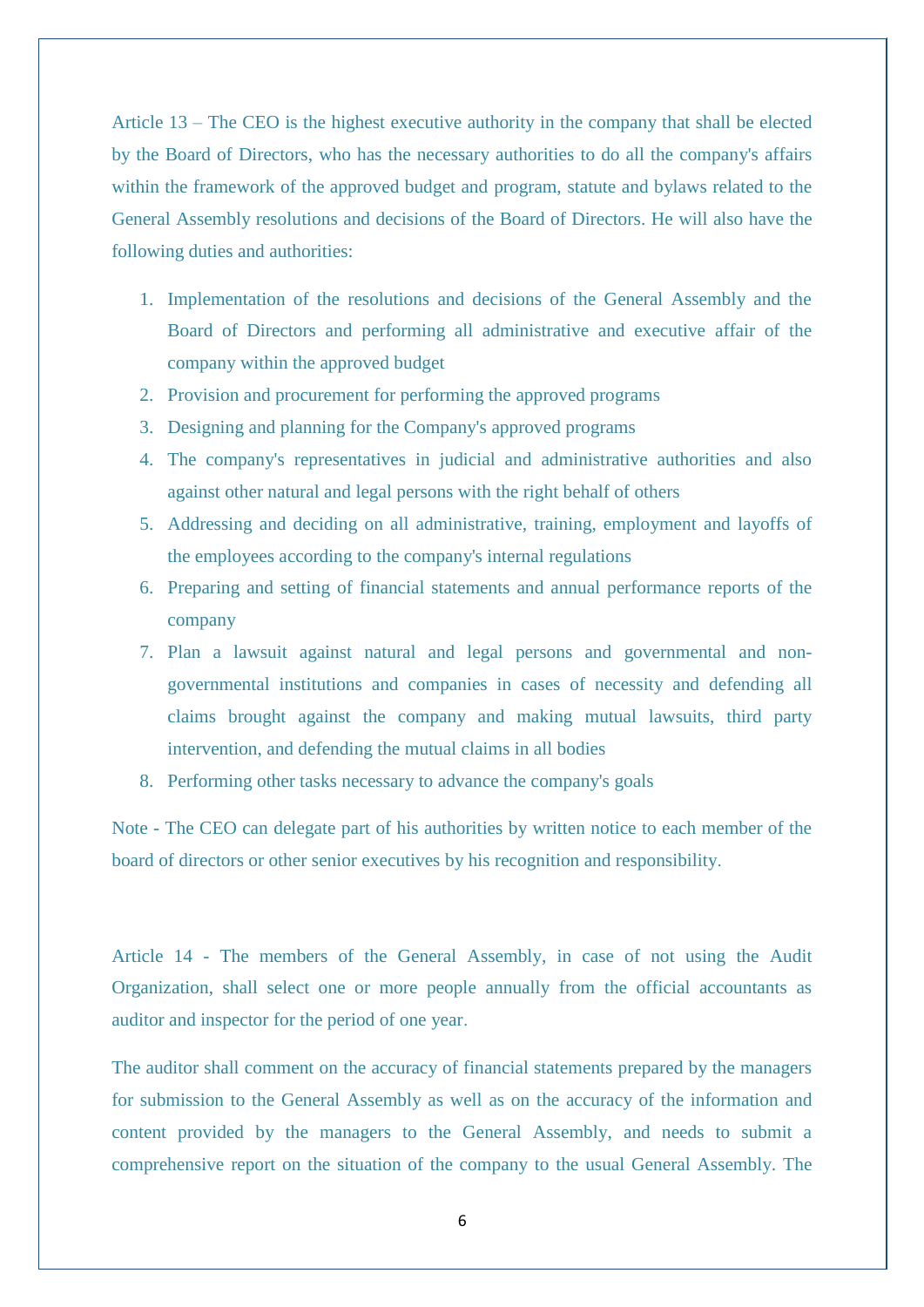inspector's report should be sent to members of the general assembly at least ten days before the holding of the general assembly.

The decisions made about the company's financial statements by General Assembly without the inspector's report will be void.

Article 15 – The independent auditor and inspector can do any necessary inspection and investigation at any time, and ask for the documents and information related to the company for assessment.

Article 16 - If the independent auditor and inspector comes to any drawbacks during the inspection, he is required to notify the CEO in writing; if no action were taken to fix the problem, he can report the matter to the General Assembly.

Article 17 – The independent auditor and legal inspector have no right to intervene in the current affairs of the company, and shall perform their duties without disrupting the company's ongoing work.

Article 18 – The Company's fiscal year is from the beginning of April until the end of March of each year. The Company's financial statements together with the annual report of the Board of Directors should be given to the independent auditor and legal inspector in due course, and the auditors are required to submit their reports to the General Assembly at legal deadlines.

Article 19 – The financial resources of the company are provided from the following sources:

- 1. General budget
- 2. Gifts from natural and legal persons in compliance with applicable laws and regulations
- 3. Payment by units that operate with financial assistance and concessional loans by the Company according to mutual agreements
- 4. Raising the capital from internal and external sources
- 5. Other authorized routes